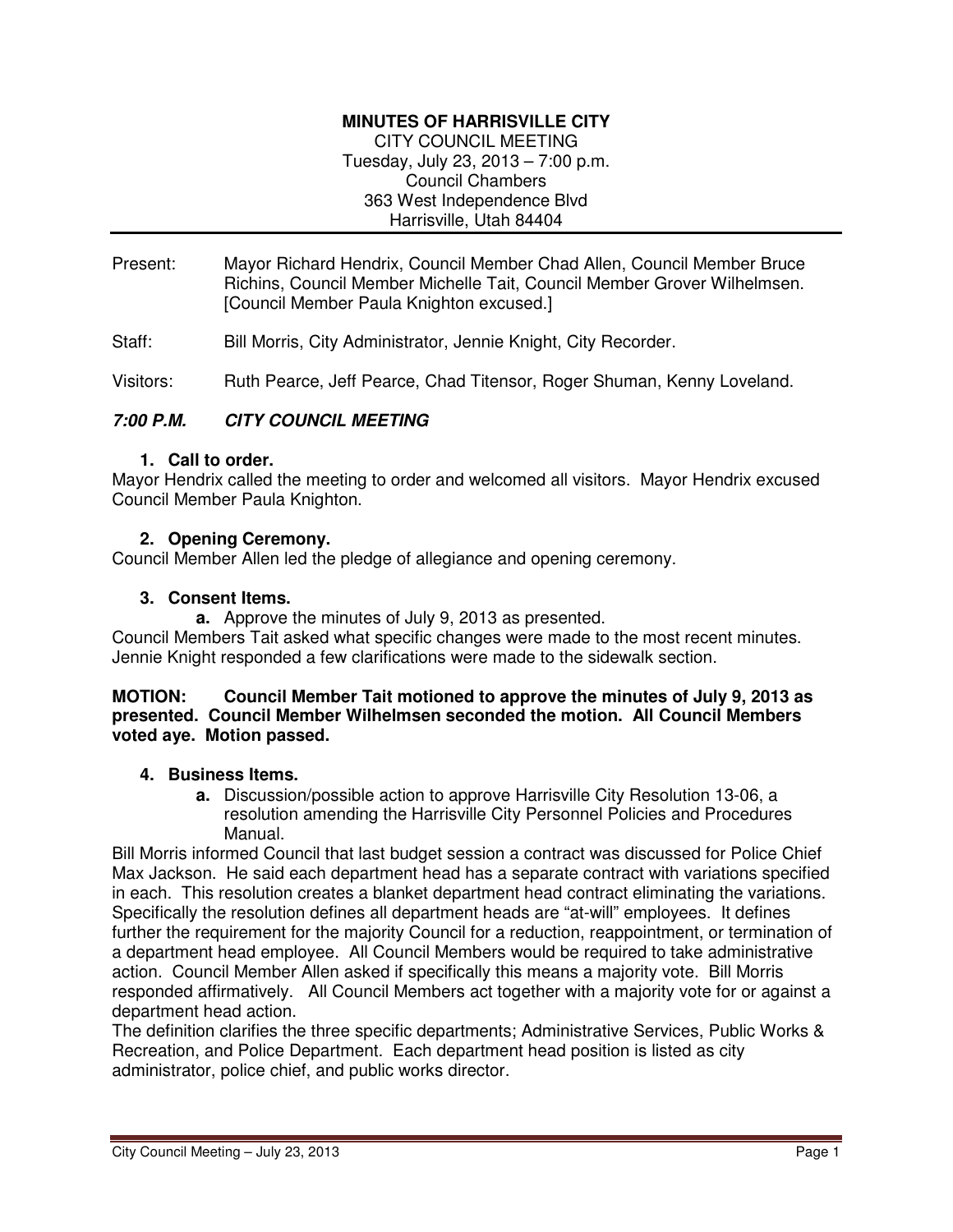The second amendment designates tier 2 elected officials and volunteer or stipend officials are not eligible for retirement benefits. City Council and Planning Commission are included in these positions.

The third amendment includes employee classifications. The underlined section was added to the policy and procedures manual. Department heads can be classified as exempt or nonexempt, defining how negotiations are made with these employees. Mayor Hendrix researched to find out what other cities are doing. This is in place to prevent political retaliation for employees who are doing their job. This includes a severance package defined at a maximum of one year; although discretion is given to the Council if an employee leaves but is not terminated. The severance maximum is defined from termination only. Mayor and Council gave discussion on what constitutes a "cause" termination. Sick leave accrual for department heads is consistent with any other city employee, regardless of the classification or exemption status.

Council Member Allen requested the word "vote" be added to the section regarding majority council. Section 11a will now read "Department heads are defined under the Glossary of Terms herein as "at-will" and require a majority **vote** of the city council for any reduction of classification, appointment, reappointment, or termination."

**MOTION: Council Member Allen motioned to approve Harrisville City Resolution 13- 06, a resolution amending the Harrisville City Personnel Policies and Procedures Manual with the corrections. Council Member Tait seconded the motion. A Roll Call vote was taken.** 

| <b>Council Member Allen</b>      | Yes |
|----------------------------------|-----|
| <b>Council Member Richins</b>    | Yes |
| <b>Council Member Tait</b>       | Yes |
| <b>Council Member Wilhelmsen</b> | Yes |

# **Motion passed 4-0.**

**b.** Discussion/possible action to approved Harrisville City Resolution 13-07, a resolution amending the Harrisville City Personnel Policies and Procedures Manual relating to social media.

Bill Morris informed Council this social media policy was drafted from the examples given in the previous meeting. He informed Council of the keynote items in this policy such as content management will be approved through himself. The posts must be relevant to city business with verification given, correct information, and proper spelling and grammar. Also posts will be corrected timely and promote transparency. Each submission must be handled with professionalism and good toned.

The next section is maintaining civility with the city representatives. Misinformation may be corrected by the city or other member of the social media community. City representatives will engage in respectful dialog maintaining civility even though criticism is allowable. Vulgar posts will be removed and those that make them will be blocked. Threats will not be tolerated. All users must abide by the terms of service of the media outlet; Facebook or twitter, etc. rules will apply.

No endorsement or advertisement will be allowed. Public information and management will be in accordance with GRAMA. Confidential information will be removed. Illegal activity will be deleted and reported to the police. Social Media is still evolving. Management staff is allowed to use new media resources in accordance with this policy and gauge the success of community outreach and capture the interest of the public.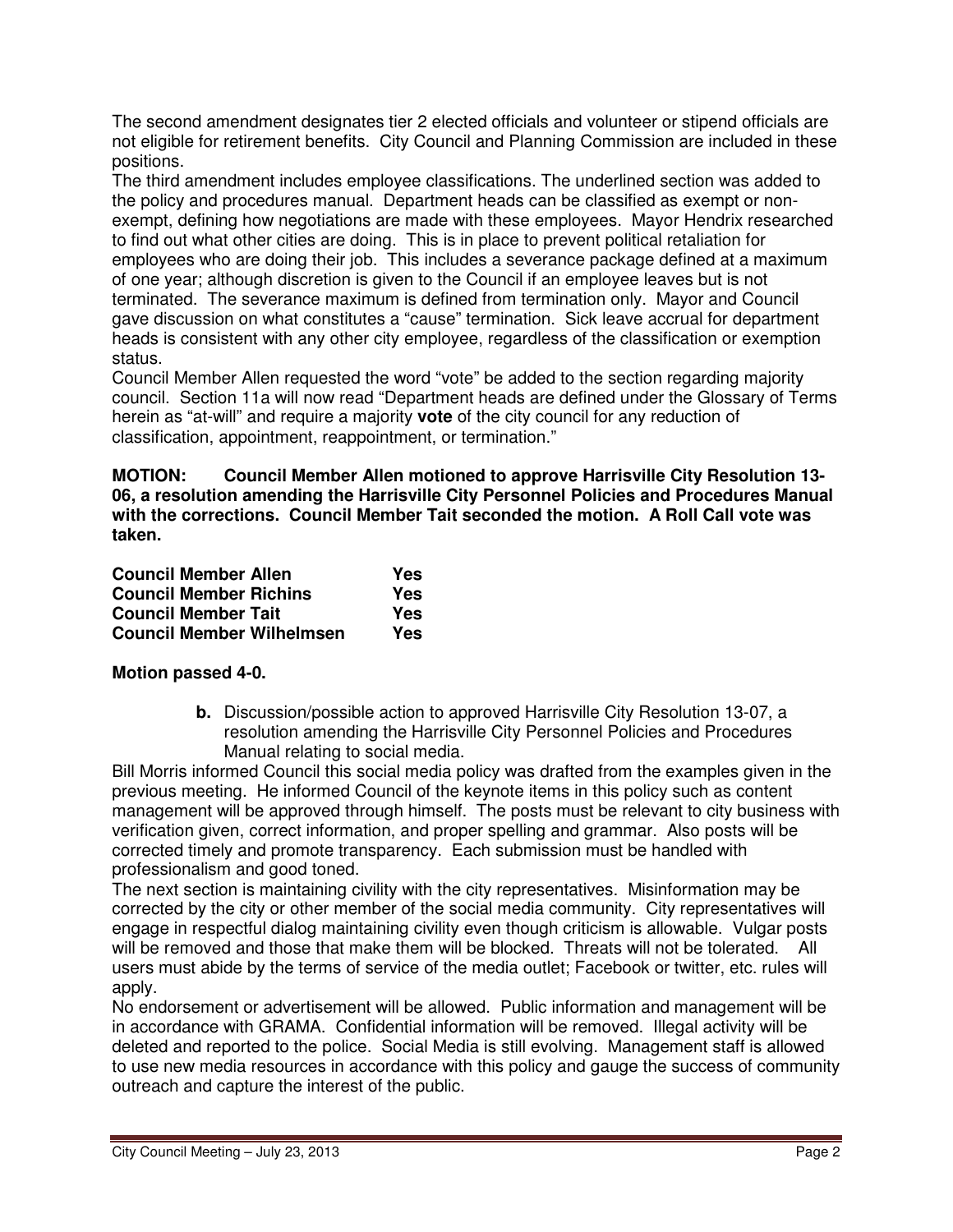Mayor and Council gave discussion on the benefits of using social media to engage the residents and to disseminate information more accordingly. Council Member Richins suggested giving opportunity for Chad Titensor to make comment, based on his volunteering to help manage the city's facebook page. Mayor Hendrix asked Chad Titensor for his comments. Chad Titensor, 227 W. Independence, said he is here to discuss social media. He agrees with this policy and feels it covers all the important points. He explained social media allows for the city to engage the public with a large audience. He says over time the information will be distributed and not just limited to a population within Harrisville. He suggested starting with common topics like Heritage Days. Holding a contest for best photo and giving a reward for the best picture. The reward could be using the award winning picture as a background on the city's webpage. He also suggested the city could have a green thumb contest for the best yard in the city to promote city beautification. The photo with the most likes will win. He suggested getting people engaged first and then the city will be able to distribute the official information to these same people. Bill Morris will meet with Mr. Titensor to give administrative rights for the pages that already exist. Mr. Titensor said he has web development experience since the mid 90's. He runs the web based training for Hill Air Force Base.

Mayor Hendrix thanked Mr. Titensor for his willingness to help establish this social media outlet. He commented it would be nice to have the city pages linked together.

**MOTION: Council Member Wilhelmsen motioned to approve Harrisville City Resolution 13-07, a resolution amending the Harrisville City Personnel policies and procedures manual relating to social media with corrections. Council Member Richins seconded the motion. A Roll Call vote was taken.** 

| <b>Council Member Allen</b>      | Yes |
|----------------------------------|-----|
| <b>Council Member Richins</b>    | Yes |
| <b>Council Member Tait</b>       | Yes |
| <b>Council Member Wilhelmsen</b> | Yes |

# **Motion passed 4-0.**

# **5. Public Comments.**

No public comments were offered.

## **6. Mayor/Council Follow-up.**

Mayor informed Council of the newspaper article in the Standard Examiner regarding the trees and sidewalk.

Mayor Hendrix asked Jennie Knight to contact the candidates and have them submit profiles for the August Newsletter and also make them available on the city website. There will be a 100 word limit on the submissions.

Council Member Tait asked how quickly we can have the facebook page up and running. Mayor and Council agreed staff will work with Chad Titensor to expedite this process. Council Member Richins asked about the activity on the recreation page. Mayor and Council agreed notification to residents will be much improved with the use of social media and will eliminate all of the phones calls necessary with the current system.

Council Member Richins asked if anyone has approached the city to offer concessions at the splash pad. He feels like this may be a missed opportunity. He suggested offering a snow cone shack the opportunity for business there. Staff suggested putting out an RFP to solicit responses. Council Member Allen suggested a vending machine. Mayor and Council gave discussion on the pros and cons of the idea of a concessions stand. Mayor and Council agreed staff will check into the possibility of allowing this option.